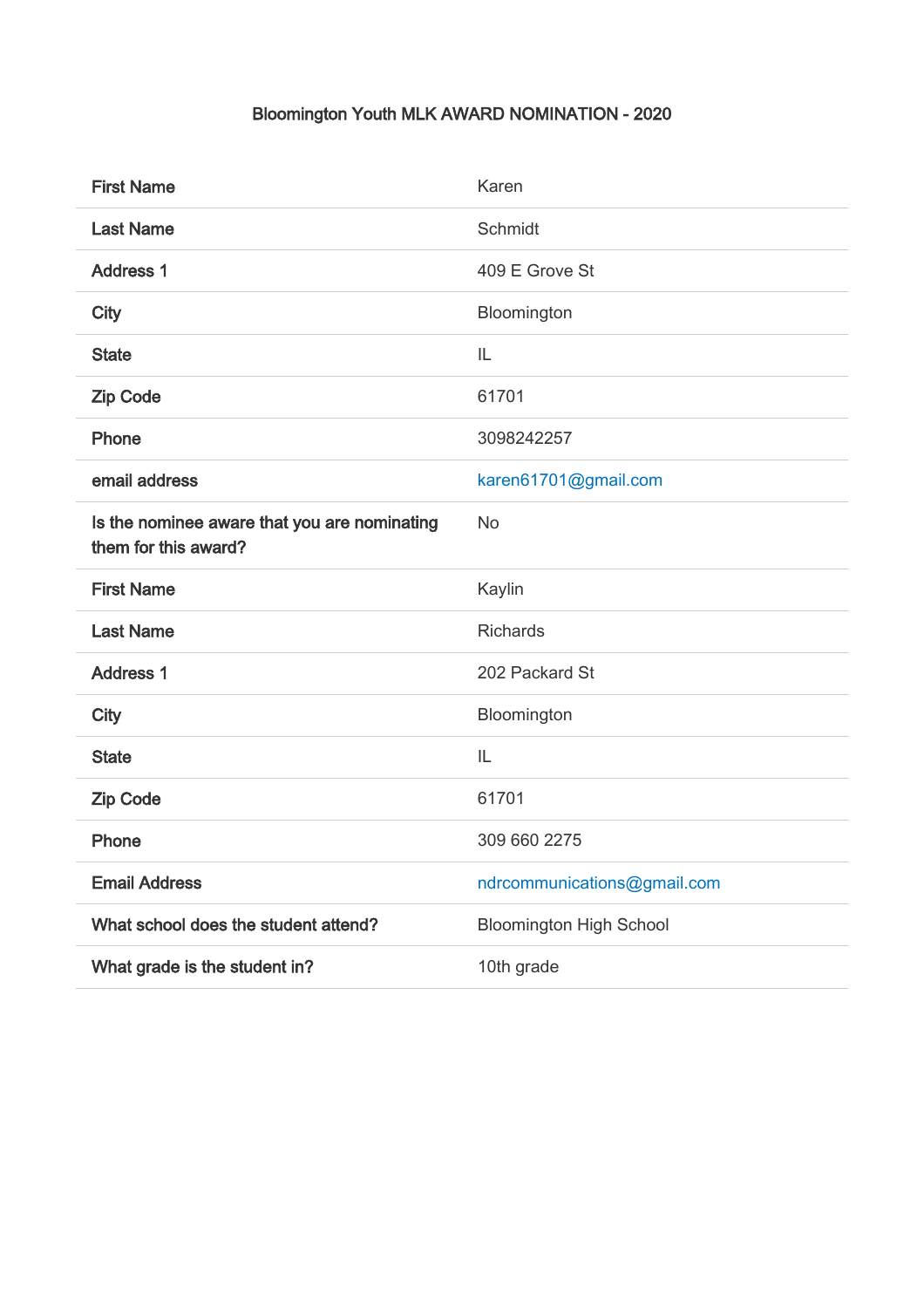1. What are your reasons for nominating this individual?

Kaylin Richards has distinguished herself as a bridge-builder, a peace-maker, and a servantleader willing to roll up her sleeves for her community. Now 15 years old, Kaylin already has built a significant record of service to others, using her voice to uplift others through her music; sharing her time, creativity and organizational skills to build connections among people and across programs; and expressing empathy and sensitivity to a broad spectrum of our community. Kaylin has truly distinguished herself already, emulating the many values that Dr. King has called us to embrace.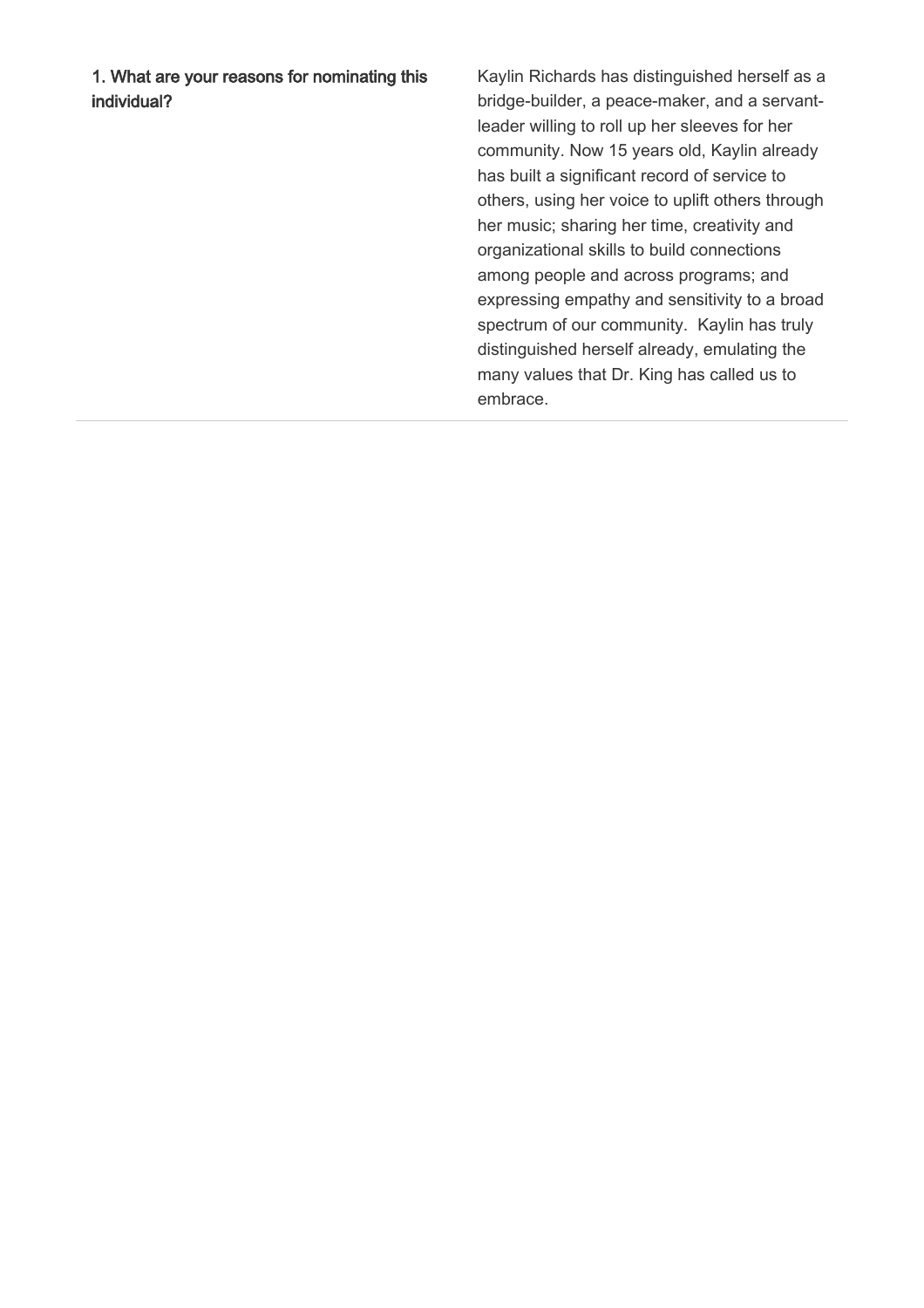2. How has the nominee demonstrated commitment to improving cooperation and fostering mutual respect among people of different racial, ethnic, religion and other backgrounds

Kaylin's engagement with many non-profit organizations and programs is extensive. These include:

Serving as the Anti Bullying Ambassador for the Chicago Area Project (CAP), a juvenile delinquency prevention program founded in 1934. In this work, she represented CAP in Springfield, Illinois.

Serving as a Junior Camp Leader with the Bloomington-Normal Boys and Girls Club

Engaging with several Project Oz Youth Action Board community service projects, including serving as co-organizer of the annual "Run Drugs Out of Town" campaign and 5K for Project Oz; participant in the annual Prescription Drug Disposal program with Normal Police Department and Project Oz, collecting drugs and needles to keep them away from our youth and out of our water systems; canvassing the community to assess community support for smoking bans near schools and parks; participating in Tobacco Clean Up Day, working in a park to clean up trash and collect cigarette butts and other related products; and participant in Reverse Trick or Treat, canvassing to provide adults with information about the negative impacts of alcohol on the brain of a adolescent and teen.

Volunteering with the West Bloomington Revitalization Project Veggie Oasis through the Westside Revitalization Project to serve families and individuals in need of fresh food.

Volunteering in the clothing closet ministry at Mt. Pisgah Church to sort and distribute clothes and goods to those in need.

Volunteering in the food pantry at Mt Pisgah Church, assisting in sorting and distributing of food to those members of the McLean County community were in need.

Raising money for scholarships provided to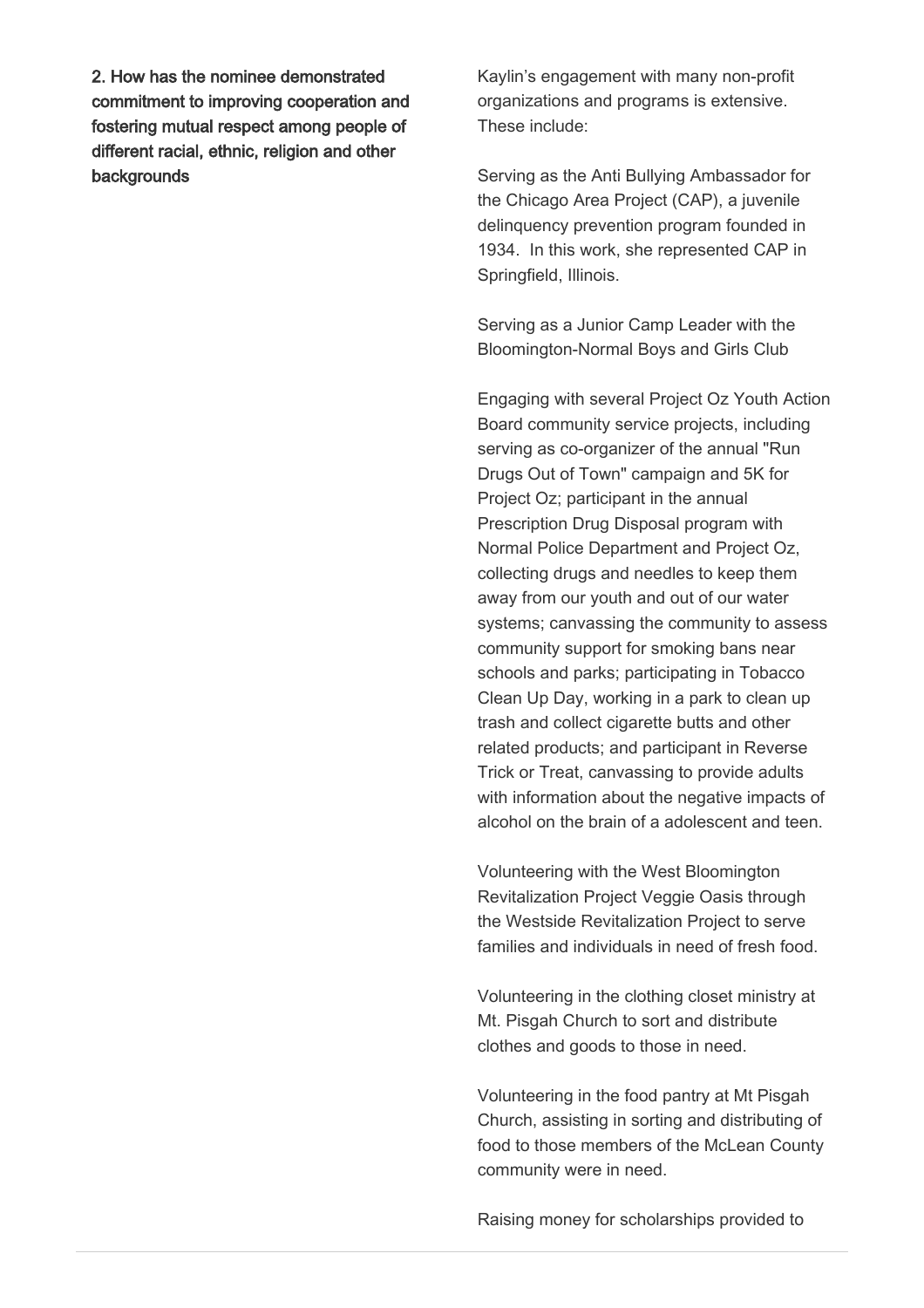young girls and women in McLean County through the Soroptimist International-BN **Chapter** 

Singing for the Sugar Creek Alzheimer's Special Care Center, Heritage Manor Assisted Living Home and Westminster Village Assisted Living Home.

Serving as choir president with the Mt. Pisgah Sunbeam choir, where she has directed, taught music and performed leadership duties including organizing community outreach programs to provide hope to those in need of spiritual encouragement.

Actively participating in several Not In Our Town events.

Elected as Freshman Class President at Bloomington High School

Serving as Secretary of the Bloomington High School Chorus.

Working with the Media-Cation Foundation, Inc., an organization focused on educating communities, children, and young adults through the creation and distribution of all forms of multimedia. With the help of this foundation, Kaylin released her first unsigned artist single entitled, "I See The Sun." This single reached over 1,000 SoundScan downloads in one week, with all proceeds used to fund programs that support youthfocused entertainment education and training.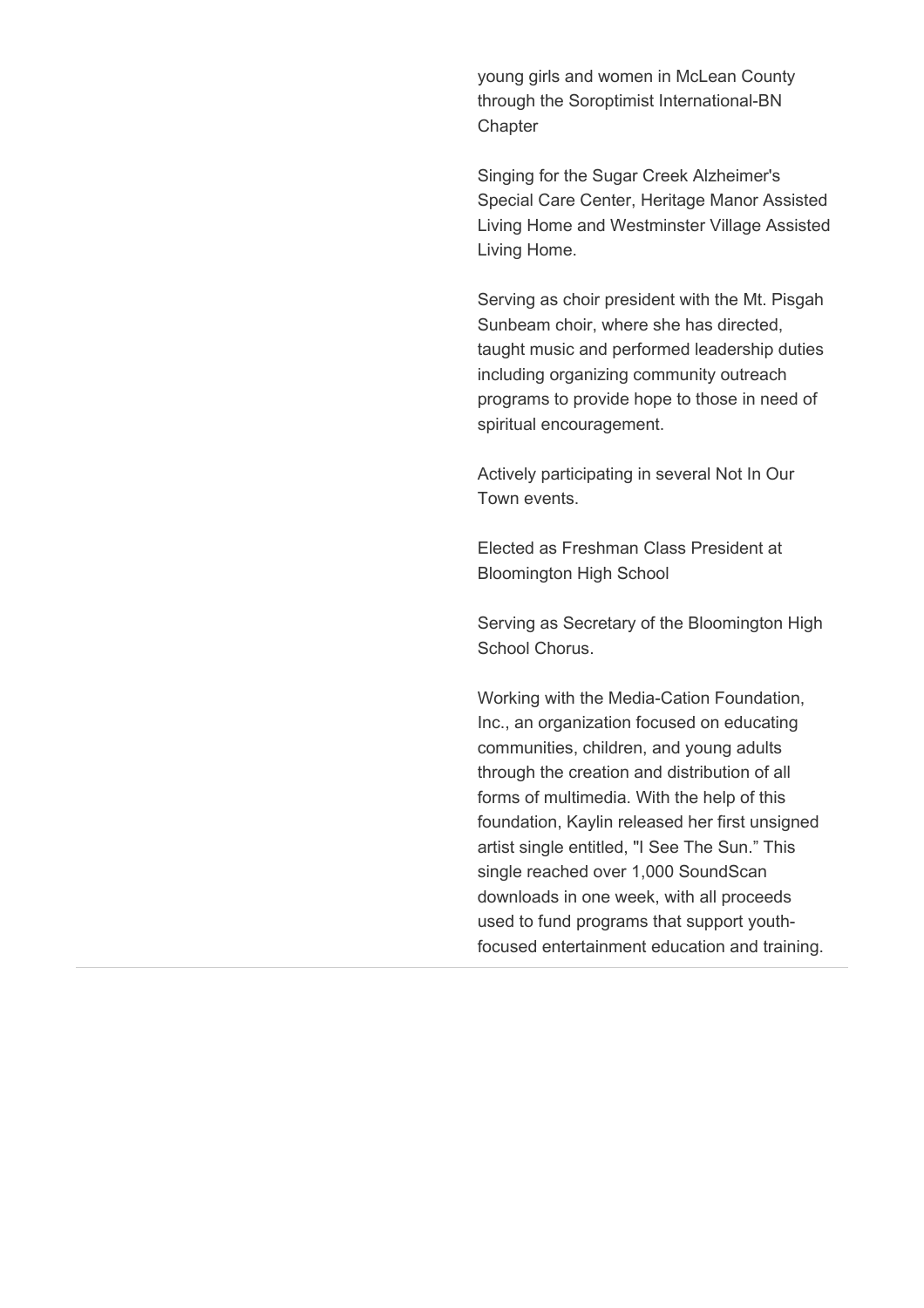3. How has nominee's efforts addressed discrimination, prejudice and the effects of past discrimination?

Kaylin is co-founder and President of the Black Student Union (BSU) at Bloomington High School. As President of the BSU, Kaylin set forth a goal to coordinate activities that strengthen cultural and political awareness, and to launch and sustain a student organization that is recognized and respected for addressing issues that African American students, as well as the entire student body, face. BSU is dedicated to promoting cultural awareness and student leadership in high school and throughout the community. Under Kaylin's leadership this year, the BSU debuted the "Black History Museum," including with tours, live performances and artifacts. This was a first for Bloomington High School. The response from the student body, faculty and staff school was so well received and reached over 300 individuals. Based on this initial success, next year the BSU will open the museum over a three day period to allow for more visitors.

Kaylin's work with the WBRP Veggie Oasis reflects her deep understanding of the challenges that some in our community face. The Veggie Oasis serves mainly the westside of Bloomington, a diverse part of our community often faced with economic challenges. In her work with the Veggie Oasis, Kaylin encourages people to take what they and their families need to eat. She is sensitive to the lack of healthy and fresh food in this part of Bloomington; her service in volunteering with the Veggie Oasis reflects her strong commitment to being part of the solution to lifting up our community and sharing our resources.

In 2018, Kaylin volunteered three hours every week for a full year as a voter's right advocate. In this work, she encouraged eligible voters to utilize their right to vote and educated young voters across McLean county about the importance of their vote, and why their vote matters in every election. She also encouraged youth to participate in local civic